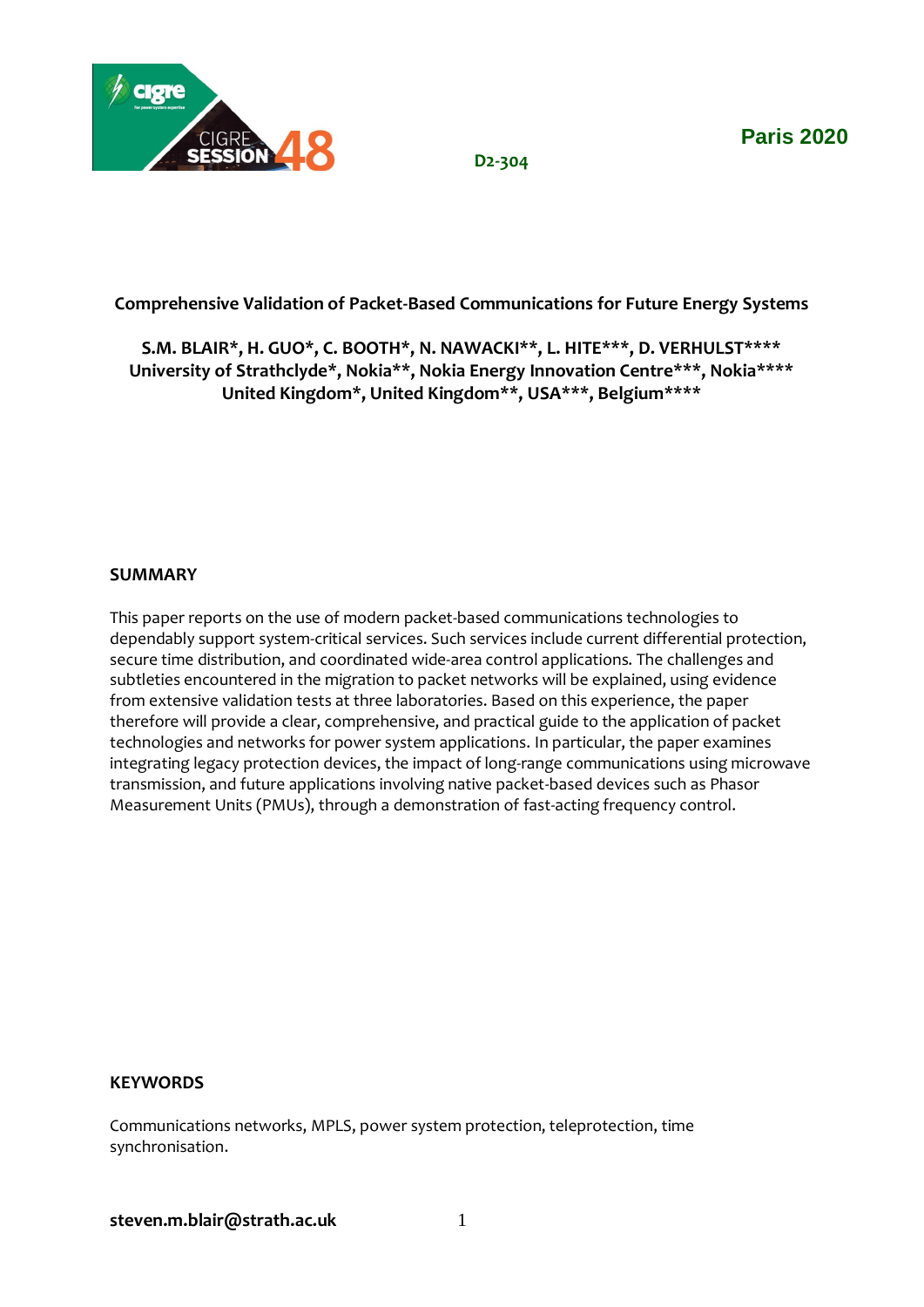### **1. Introduction**

The use of packet-based infrastructure for electrical utility telecommunications has been emerging for several years. There are compelling benefits, such as improved efficiency and flexibility, and other factors driving this adoption, such as the lack of availability of legacy equipment. However, there are also barriers: the initial cost associated with a large-scale network upgrade, the perceived complexity of implementation, and the lack of experience in the required new technologies such as Multiprotocol Label Switching (MPLS).

Furthermore, utilities need to operate critical services, such as current differential protection, with challenging technical requirements. In the context of such critical applications, this paper will clearly define the main challenges and the presently available methods for mitigating these issues. Two case studies relating to multi-hop microwave transmission and packet-based time synchronisation, involving extensive practical testing and demonstration, will be presented. The paper also discusses future opportunities for native packet communications, and how such advanced schemes can provide coordinated, real-time control – and how this can be validated.

## **2. Challenges in Migration to Packet-Based Networks**

There are several challenges relating to connecting legacy, non-packet-based devices, such as protection relays using Time-Division Multiplexing (TDM) interfaces, to modern communications technologies such as MPLS. These challenges involve the following:

- **Provisions for redundancy**, particularly for protection applications [1].
- **There are several parameters to be configured** for transporting TDM data over a packet network, which need to take into account the trade-offs in overall communications latency, data capacity requirements, data channel efficiency, and physical interface types [1], [2]. An example, which highlights the potential complexity involved, is given in [Table 1.](#page-2-0) In particular, there is typically a choice of the number of IEEE C37.94 "slots" used (1-12), the MPLS packetization rate (e.g. 2-12 bytes per packet as shown in Table 1), and the jitter buffer size which results in stable operation. The resulting end-to-end latency (as measured by the protection relays, but which depends on the message length defined by the relay vendor) is given, and the bandwidth use and efficiency are calculated. Further details are given in [3].
- **Latency, asymmetrical latency, and jitter**. There is a clear concern that data channel jitter and asymmetry can disrupt time synchronisation methods [4]. For UK transmission systems, the measured network latency, asymmetrical latency, and relay tripping times satisfy the most restrict requirements specified in ENA 48-6-7 "Communication services for tele-protection system" and National Grid TS 3.24.18 "Unit Feeder Main Protection" (where the network latency should not exceed 6 ms and the asymmetrical latency should not be greater than 0.4 ms). However, there is also a more subtle issue which can occur during the initialisation of protection services over packet networks. In some cases, this can cause protection maloperation. This effect, and an effective solution to eliminate this risk, is analysed in detail in [5].
- **Security of the data transfer**. This can be achieved by using encryption and authentication of the teleprotection service, or by adopting a fully packet-based solution using IEC 61850- 90-5 [6]**.**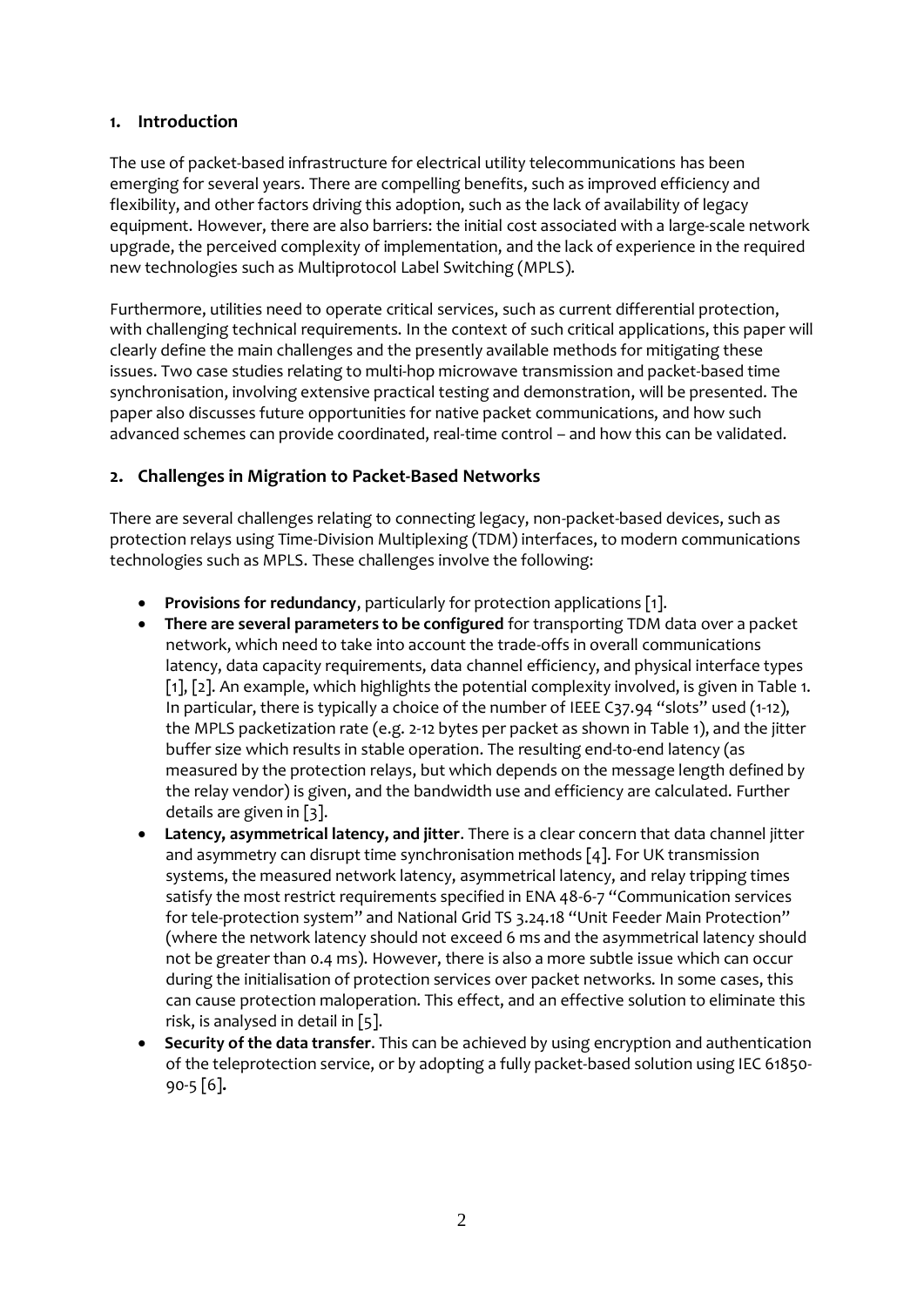| Number of C37.94 slots                                                                                                                                                                                                                                                                                                                                                                                                                                                                                    | Payload size (bytes)     | Latency (from protection relays) | Total Bandwidth (kbps)   | Bandwidth Efficency (%) | Payload size (bytes)     | Latency (from protection relays) | Total Bandwidth (kbps) | Bandwidth Efficency (%) | Payload size (bytes) | Latency (from protection relays) | Total Bandwidth (kbps) | Bandwidth Efficency (%) | Payload size (bytes) | Latency (from protection relays) | Total Bandwidth (kbps) | Bandwidth Efficency (%) |
|-----------------------------------------------------------------------------------------------------------------------------------------------------------------------------------------------------------------------------------------------------------------------------------------------------------------------------------------------------------------------------------------------------------------------------------------------------------------------------------------------------------|--------------------------|----------------------------------|--------------------------|-------------------------|--------------------------|----------------------------------|------------------------|-------------------------|----------------------|----------------------------------|------------------------|-------------------------|----------------------|----------------------------------|------------------------|-------------------------|
| 12                                                                                                                                                                                                                                                                                                                                                                                                                                                                                                        | 24                       | $1.58$ ms                        | 1728 kbps                | 44                      | 48                       |                                  | 2.32 ms 1248 kbps      | 62                      | 96                   |                                  | 2.83 ms 1008 kbps      | 76                      | 144                  | $3.8 \text{ ms}$                 | 928 kbps               | 83                      |
| 11                                                                                                                                                                                                                                                                                                                                                                                                                                                                                                        | 22                       |                                  |                          |                         | 44                       |                                  |                        |                         | 88                   |                                  |                        |                         | 132                  |                                  |                        |                         |
| 10                                                                                                                                                                                                                                                                                                                                                                                                                                                                                                        | 20                       |                                  |                          |                         | 40                       |                                  |                        |                         | 80                   |                                  |                        |                         | 120                  |                                  |                        |                         |
| 9                                                                                                                                                                                                                                                                                                                                                                                                                                                                                                         | 18                       |                                  |                          |                         | 36                       |                                  |                        |                         | 72                   |                                  |                        |                         | 108                  |                                  |                        |                         |
| 8<br>$\overline{7}$                                                                                                                                                                                                                                                                                                                                                                                                                                                                                       | 16<br>14                 | 1.7 <sub>ms</sub>                | 1472 kbps                | 35                      | 32<br>28                 | $2.45$ ms                        | 992 kbps               | 52                      | 64<br>56             | $2.95$ ms                        | 752 kbps               | 68                      | 96<br>84             |                                  | 3.94 ms 672 kbps       | 76                      |
| 6                                                                                                                                                                                                                                                                                                                                                                                                                                                                                                         | 12                       |                                  |                          |                         | 24                       |                                  |                        |                         | 48                   |                                  |                        |                         | 72                   |                                  |                        |                         |
| 5                                                                                                                                                                                                                                                                                                                                                                                                                                                                                                         | 10                       |                                  |                          |                         | 20                       |                                  |                        |                         | 40                   |                                  |                        |                         | 60                   |                                  |                        |                         |
| 4                                                                                                                                                                                                                                                                                                                                                                                                                                                                                                         | 8                        | 2.0 <sub>ms</sub>                | 1216 kbps                | 21                      | 16                       | $2.8$ ms                         | 736 kbps               | 35                      | 32                   | 3.28 ms                          | 496 kbps               | 52                      | 48                   |                                  | 4.25 ms 416 kbps       | 62                      |
| 3                                                                                                                                                                                                                                                                                                                                                                                                                                                                                                         | 6                        |                                  |                          |                         | 12                       |                                  |                        |                         | 24                   |                                  |                        |                         | 36                   |                                  |                        |                         |
| $\overline{2}$                                                                                                                                                                                                                                                                                                                                                                                                                                                                                            | $\overline{\mathcal{A}}$ |                                  | 2.74 ms 1088 kbps        | 12                      | 8                        | 3.5 <sub>ms</sub>                | $608$ kbps             | 21                      | 16                   | $4.0 \text{ ms}$                 | 368 kbps               | 35                      | 24                   |                                  | 5.0 ms 288 kbps 44     |                         |
| $\overline{1}$                                                                                                                                                                                                                                                                                                                                                                                                                                                                                            | $\sqrt{2}$               |                                  | 4.22 ms 1024 kbps        | 6                       | $\overline{\mathcal{A}}$ | 4.94 ms                          | 544 kbps               | 12                      | $\pmb{8}$            |                                  | 5.45 ms 304 kbps       | 21                      | 12                   |                                  | 6.5 ms 224 kbps 29     |                         |
| Frames per payload                                                                                                                                                                                                                                                                                                                                                                                                                                                                                        |                          |                                  | $\overline{2}$<br>125 us |                         |                          |                                  | 4                      |                         |                      |                                  | 8                      |                         |                      | 12                               |                        |                         |
| Time for each frame<br>Packetisation delay                                                                                                                                                                                                                                                                                                                                                                                                                                                                |                          |                                  | 250 us                   |                         |                          |                                  | 125 us<br>500 us       |                         | 125 us<br>1 ms       |                                  |                        | 125 us<br>$1.5$ ms      |                      |                                  |                        |                         |
| Jitter buffer required                                                                                                                                                                                                                                                                                                                                                                                                                                                                                    |                          |                                  |                          |                         |                          |                                  |                        |                         |                      |                                  |                        |                         |                      |                                  |                        |                         |
| for stable operation                                                                                                                                                                                                                                                                                                                                                                                                                                                                                      |                          |                                  | 1 <sub>ms</sub>          |                         | 2 ms                     |                                  |                        | 3 <sub>ms</sub>         |                      |                                  | 4 ms                   |                         |                      |                                  |                        |                         |
| to simulate various power system scenarios and to generate data outputs (either as analogue<br>signals, or in IEC 61850 format). Real hardware protection relays, from a variety of vendors<br>typically deployed by utilities, have been used in the validation work. In some cases, conventional<br>Plesiochronous Digital Hierarchy (PDH) equipment has also been incorporated to represent<br>certain utility network configurations. Figure 1 and Figure 2 illustrate the typical laboratory testing |                          |                                  |                          |                         |                          |                                  |                        |                         |                      |                                  |                        |                         |                      |                                  |                        |                         |
| arrangement.                                                                                                                                                                                                                                                                                                                                                                                                                                                                                              |                          |                                  |                          |                         |                          |                                  |                        |                         |                      |                                  |                        |                         |                      |                                  |                        |                         |
|                                                                                                                                                                                                                                                                                                                                                                                                                                                                                                           |                          |                                  |                          |                         |                          |                                  | 3                      |                         |                      |                                  |                        |                         |                      |                                  |                        |                         |

Table 1: Overview of typical teleprotection service settings

## <span id="page-2-0"></span>**3. Testing Overview**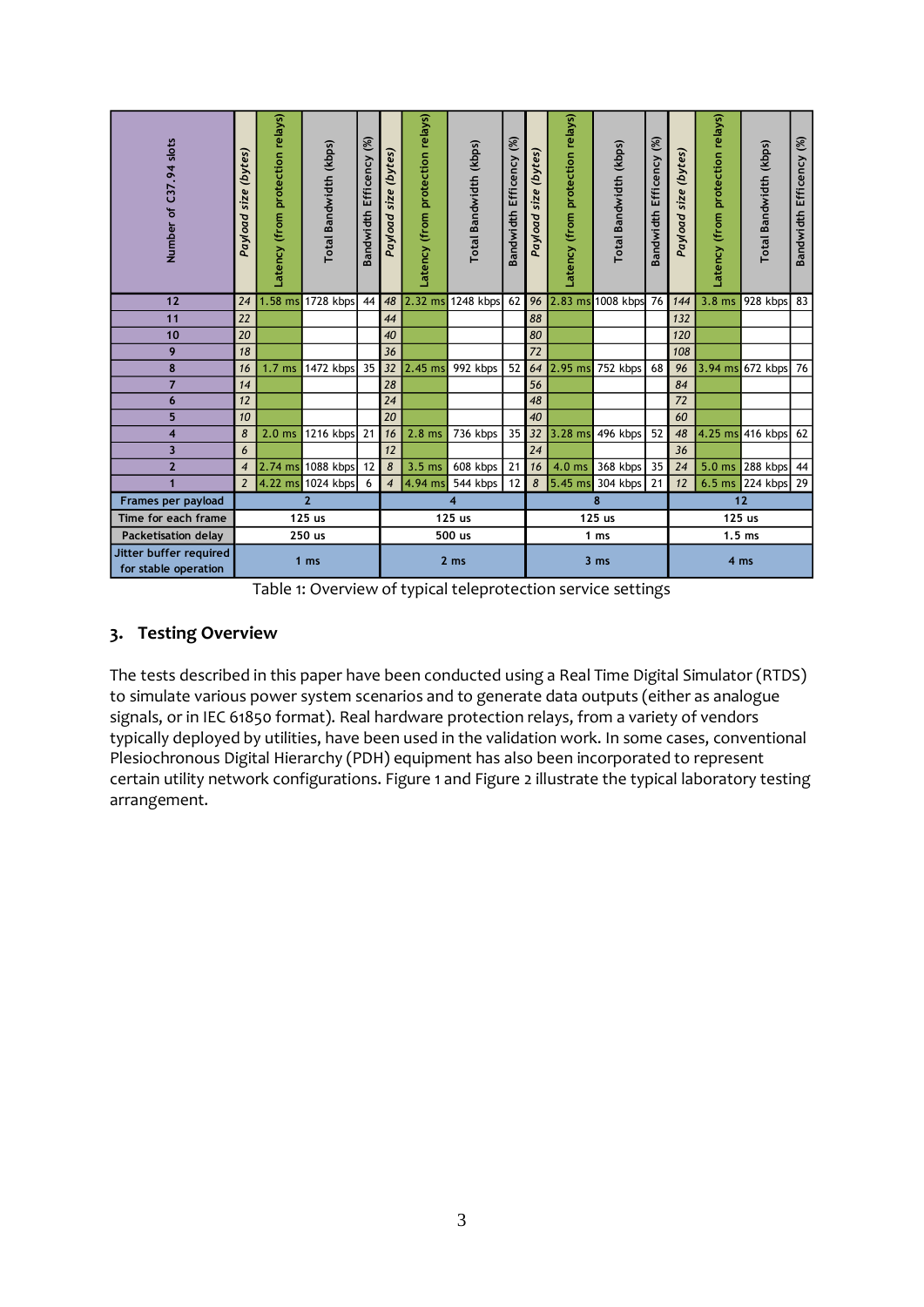

Figure 1: PDH multiplexer equipment, line testers, and network impairment generator



Figure 2: Selection of protection relays, RTDS simulator, and injection equipment

## <span id="page-3-1"></span><span id="page-3-0"></span>**4. Case Study: Packet over Multi-Hop Microwave Links**

At present, certain power utilities rely on microwave radio communications to carry operational and control services such as current differential protection. It is mainly used over large geographic distances where it is required to extend the network reach from the core to the end points [7]. Conventional technologies such as Synchronous Digital Hierarchy (SDH) are commonly used in core networks, whilst edge networks in rural areas without resources such as copper or fibre links commonly use microwave radio. Consequently, TDM-based microwave radio has been used where the radio communication is deployed. However, because TDM-based microwave radio technology and equipment are reaching the end-of-life stage, it will become more difficult and costly to maintain such TDM networks. This section therefore summarises an investigation of whether or not it is feasible to replace TDM radio systems with packet-based radio systems, including meeting the stringent requirements for current differential protection.

[Figure 3](#page-4-0) illustrates the testing environment, including hardware microwave packet radios for two hops and laboratory attenuation equipment to emulate varying distances of microwave transmission. Note that the IRIG-B time synchronisation is required to measure asymmetrical latency, and is not required for typical operation.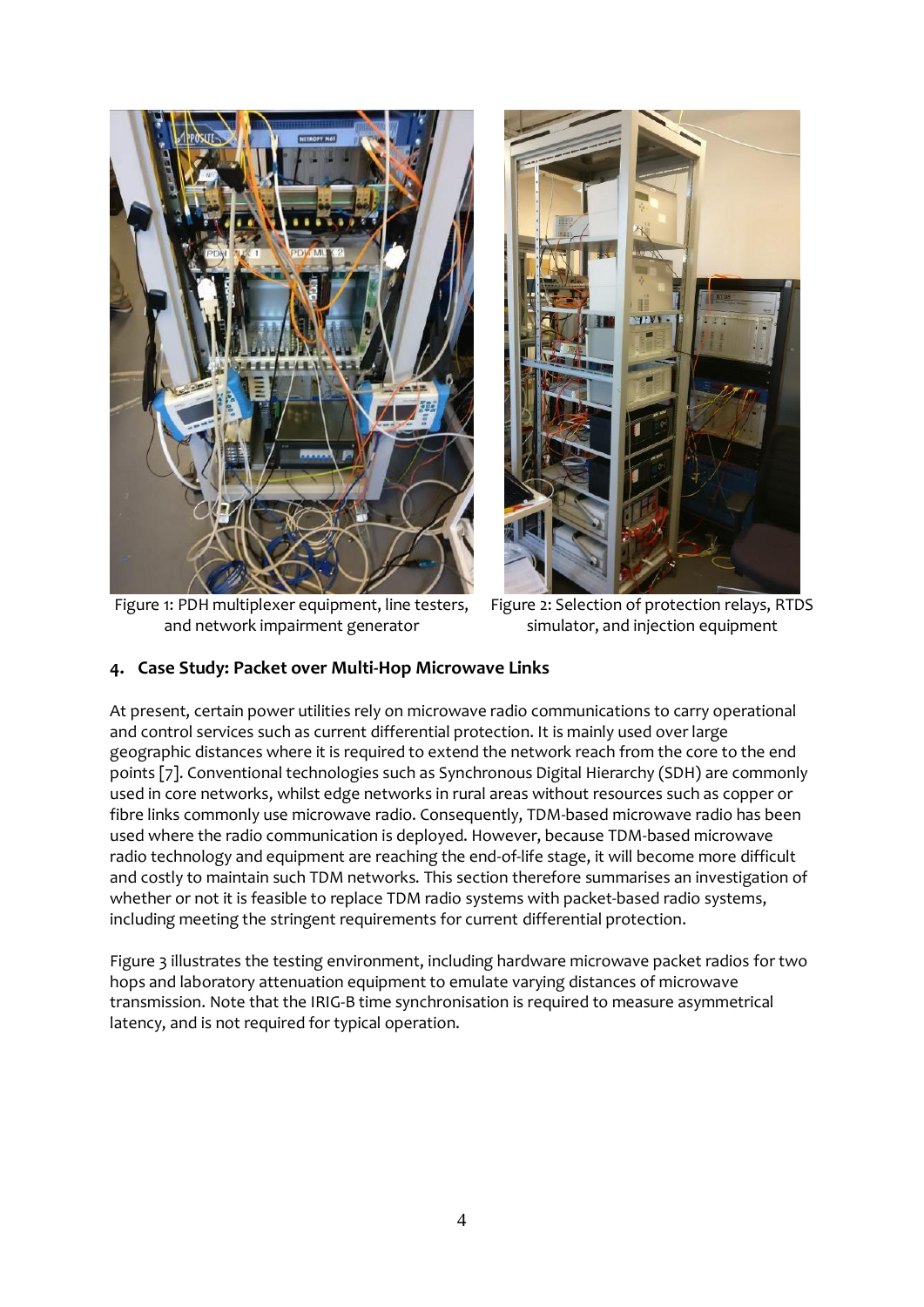

Figure 3: Microwave packet radio test overview

<span id="page-4-0"></span>Table 2 briefly summarises the results from the testing. The total network latency (which includes the impact of the two microwave links and the MPLS packetisation process, but not the inherent latency of the relays) is approximately 2.6-3.0 ms, which is very likely to be suitable for teleprotection schemes – especially in distribution systems. The change in network latency was negligible even when the link was significantly attenuated from 1024 QAM to 16 QAM. The data throughput that can be achieved varies from approximately 44-240 Mbps, depending on the configuration and the attenuation (i.e. due to distance or other factors).

| <b>Microwave</b><br><b>Packet Radio</b><br><b>Transceiver</b><br>bandwidth | <b>Modulation profile</b><br>(determined by the<br>quality of link which was<br>affected by attenuation) | <b>Network</b><br>latency<br>measured by<br>relay (ms) | Asymmetry<br>measured by<br>relay (ms) | <b>Typically</b><br>relay trip<br>time (ms) |
|----------------------------------------------------------------------------|----------------------------------------------------------------------------------------------------------|--------------------------------------------------------|----------------------------------------|---------------------------------------------|
| <b>14 MHz</b>                                                              | 16 QAM                                                                                                   | $2.6 - 2.8$                                            | $+/-0.240$                             | 24.7                                        |
|                                                                            | 1024 QAM                                                                                                 | $2.6 - 2.8$                                            | $+/-0.240$                             | 24.8                                        |
| 7 MHz                                                                      | 16 QAM                                                                                                   | $2.8 - 2.9$                                            | $+/-0.240$                             | 25.4                                        |
|                                                                            | 1024 QAM                                                                                                 | $2.8 - 3.0$                                            | $+/-0.240$                             | 25.5                                        |

Table 2: Summary of microwave packet radio tests

Note that injecting additional Ethernet traffic over the same link (but at lower priority than the teleprotection service) had only a very minor impact on the measured path latency due to the Quality of Service (QoS) provisions, and the worst-case results are given in Table 2. Also note that the total latency will depend on the MPLS packetisation rate and the teleprotection message size defined by the specific relay vendor.

# **5. Case Study: Delivering PTP Time Synchronisation**

Many of the issues associated with managing legacy protection relay technologies over MPLS networks can be mitigated by providing accurate time synchronisation directly to the relays. In utility applications, this has conventionally been implemented using Global Positioning System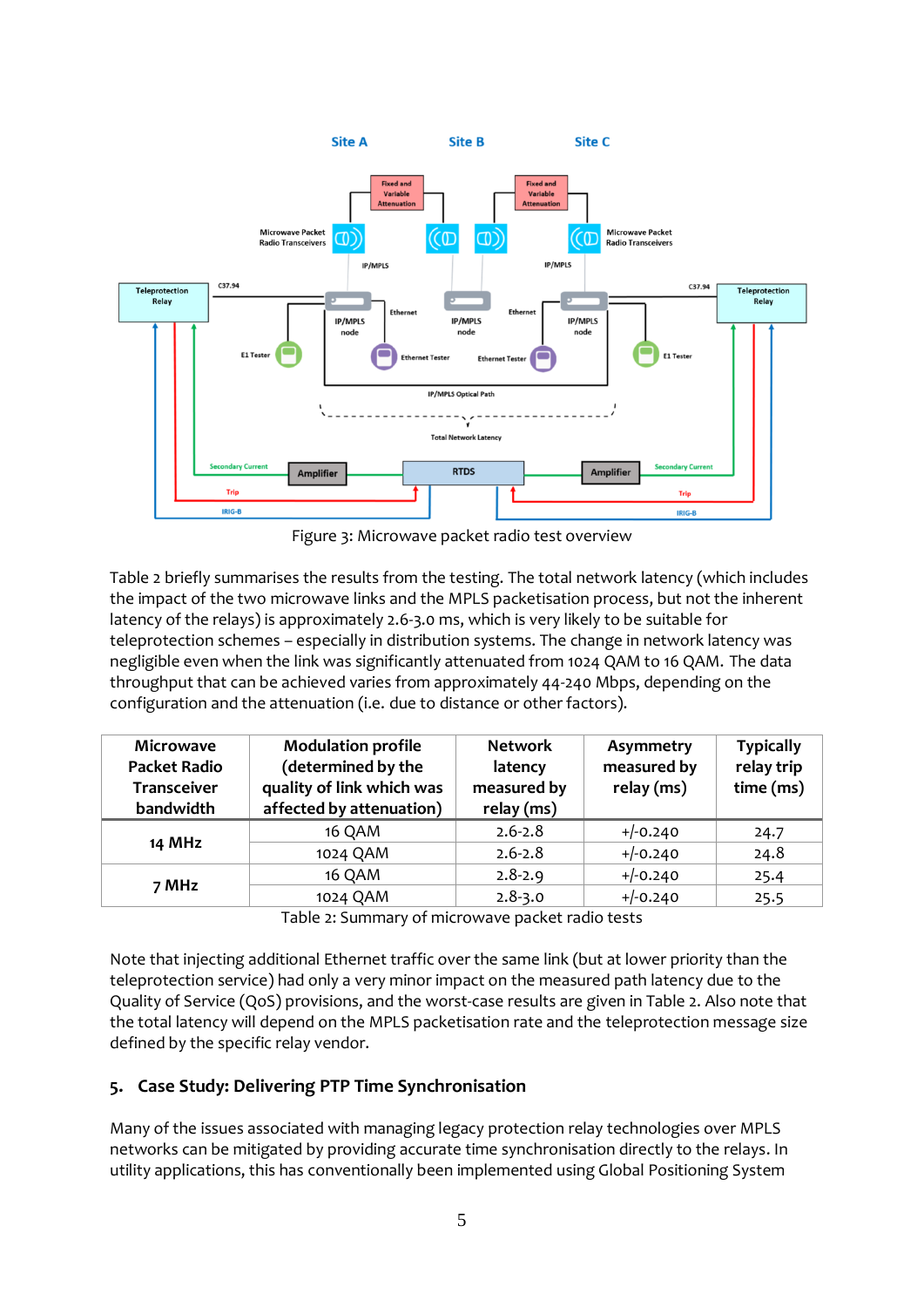(GPS) clocks to deliver a signal, such as 1PPS or IRIG-B, directly to each relay. However, some utility experiences have encountered issues with this approach resulting in loss of protection availability or protection maloperation, and practical issues relating to placement of the GPS antenna [5]. An alternative is to use network-based time synchronisation using IEEE 1588 (the Precision Time Protocol (PTP)), using the same MPLS network infrastructure as is used to deliver the protection data. The MPLS wide-area network can therefore deliver time synchronisation to multiple substations, without requiring a separate clock and GPS antenna at each location.

[Figure 4](#page-5-0) illustrates this approach to time synchronisation, within a laboratory arrangement to test its operation. A single Global Navigation Satellite System (GNSS) clock acts as a PTP grandmaster, which supplies PTP to the wide-area MPLS network. For convenience, a single GTSYNC card (which is part of the RTDS simulator) converts the PTP input to two 1PPS signals for the legacy teleprotection relays; in a real deployment, separate converters in each substation would be required. Note that for best accuracy, hardware timestamping of PTP packets is required in each network element, and therefore extreme levels of network impairment (such as that used in [5]) would not be realistic. Nevertheless, the impact of injected latency, jitter, and asymmetry will be investigated; detailed testing of this arrangement is presently in progress, and will be reported on in the future.



Figure 4: Architecture for teleprotection time synchronisation using PTP

# <span id="page-5-0"></span>**6. Future Applications Using Native Packet Communications**

The opportunities for future applications using data which is already packetized, for example using Phasor Measurement Units (PMUs) or IEC 61850 GOOSE protocols, will be highlighted in this section. Figure 4 presents an example of how two laboratories in different countries can collaborate to demonstrate the effectiveness of real-time control methods. The experiment implements the fast-acting control approach given in [8]. The RTDS represents the Great Britain transmission system divided into five control areas, and PMU data streams are produced which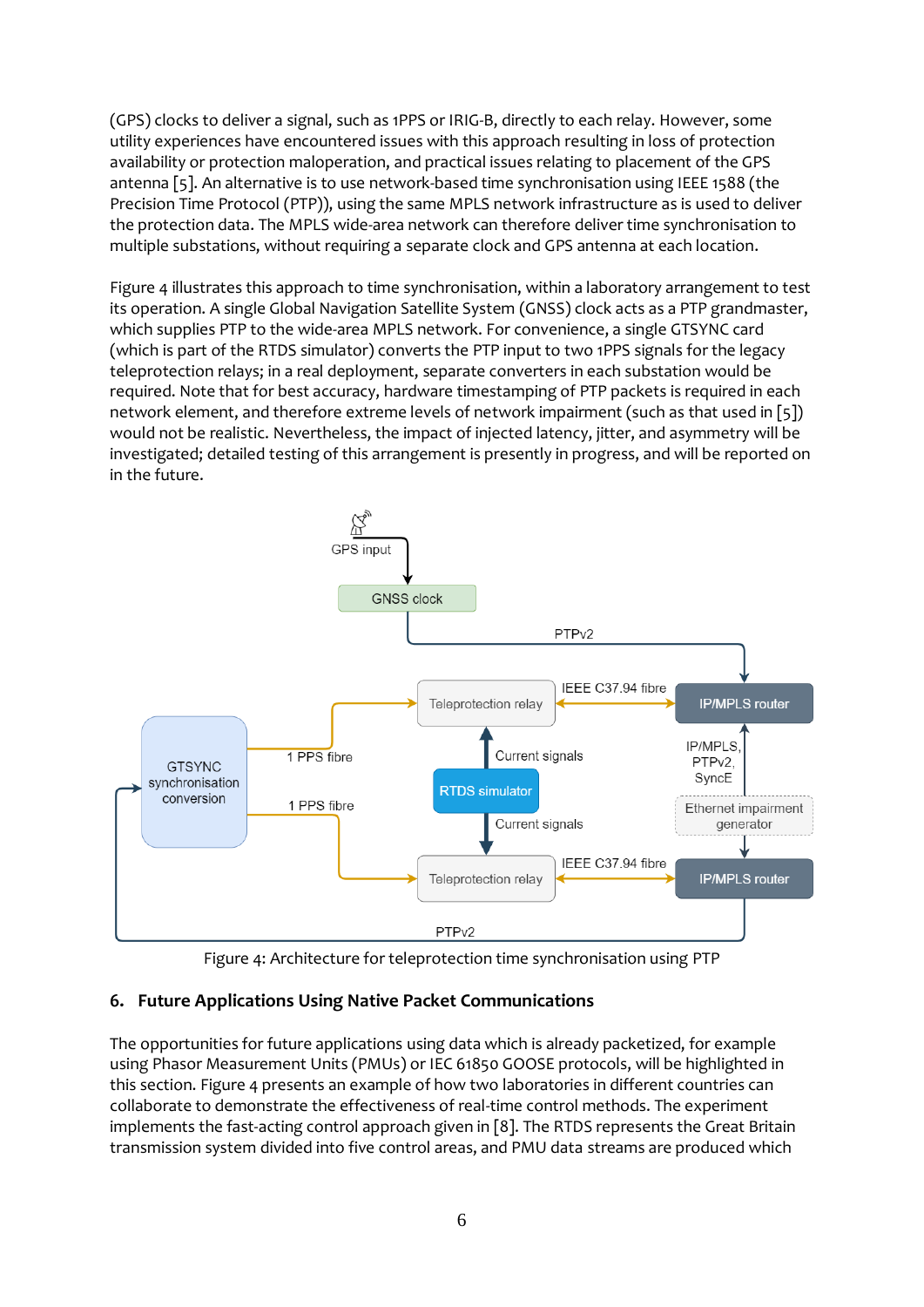represent aggregated measurements from each area in the simulation, and the data are delivered to the controllers.



Figure 5: Wide-area protection and control testing using SD-WAN

To emulate the wide-area network communications delay, the GOOSE control commands are transmitted back to the RTDS via the remote laboratory, over the public internet. This is achieved using a Software-Defined Wide-Area Networking (SD-WAN) router in each laboratory. SD-WAN is being used as a convenient method for securely and efficiently (i.e. without significant real-time overhead for the operational data) transferring arbitrary real-time control signals between two or more laboratories. Further details are given in [9].

All packets are timestamped and therefore the RTDS can accurately measure the round-trip time for the control action. For the experiment described in this subsection, the total delay is approximately 120 ms (which reduces to 2-3 ms if the link to the remote laboratory is bypassed with a direct Ethernet connection). For comparison, for the distance of approximately 7,200 km between the laboratories and assuming the speed of light in a fibre of 200,000 km/s, the minimum transport time for the round trip is at least 72 ms.

Therefore, this illustrates how systems involving advanced measurements and fast-acting control can be designed and tested to improve coordinated control in future networks.

# **7. Conclusions**

There are several issues that, understandably, make utilities reluctant to adopt packet technologies – especially for critical services such as protection. This paper has explained the most critical of these issues, and has provided practical guidance for mitigating options. The case studies have highlighted applications using multi-hop microwave applications (particularly for providing communications in rural distribution systems) and PTP time distribution over MPLS.

As utilities increasingly adopt packet-based technologies, there is an opportunity to transfer PTP over WANs to mitigate time synchronisation issues, using time synchronisation converters to avoid the need to also replace legacy relays. In the future, it may also be possible to increasing use native packet-based teleprotection systems, which will avoid the complexities and other issues associated with transporting TDM services over packet-based infrastructure.